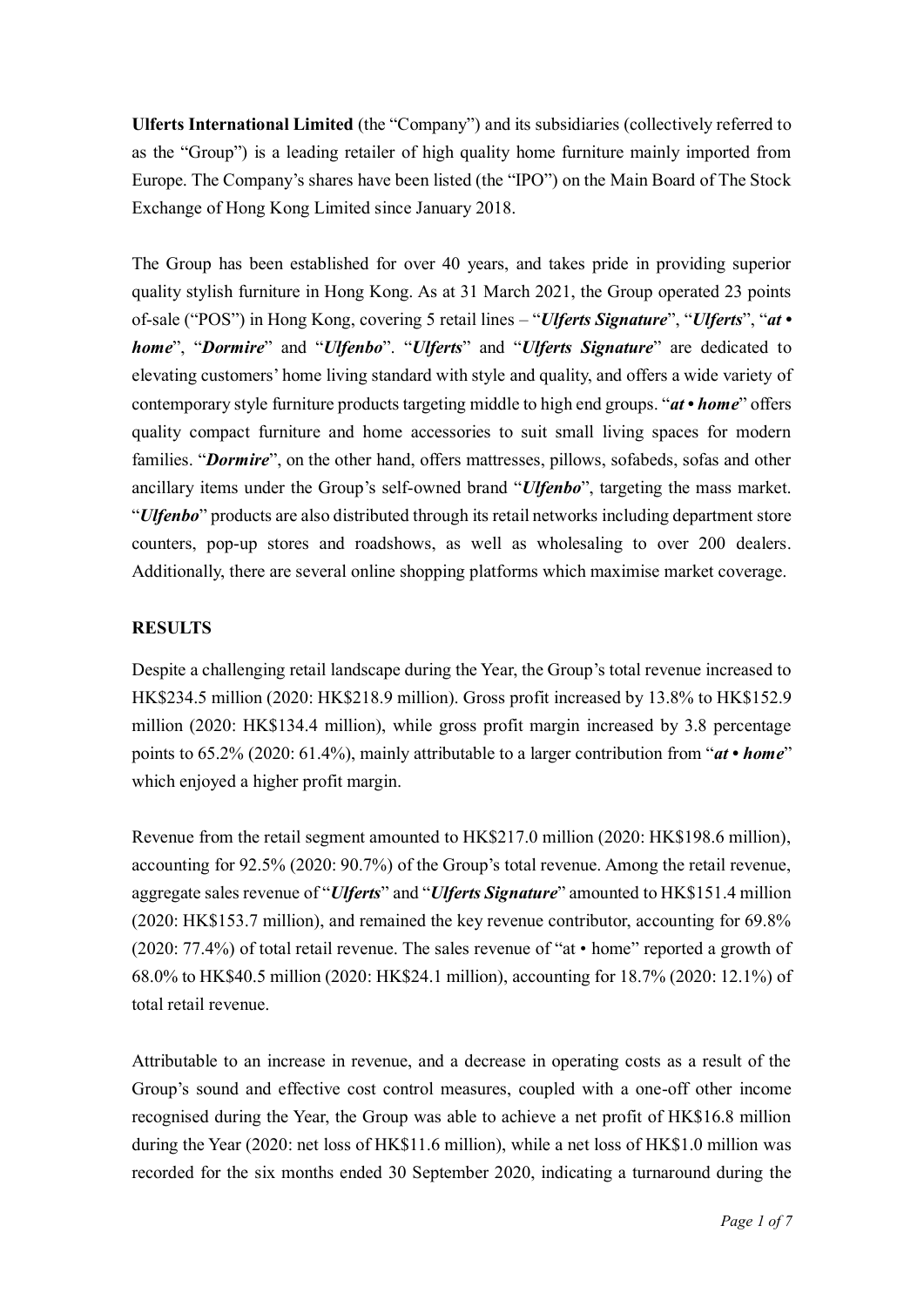second half of the Year. An earnings before interest, tax, depreciation and amortization increased markedly to HK\$35.2 million (2020: HK\$2.5 million).

Basic earnings per share was HK2.10 cents (2020: basic loss of HK1.45 cents per share). The Group has recommended the payment of a final dividend of HK0.63 cent (2020: Nil) per share.

# **MARKET REVIEW**

The Covid-19 pandemic is taking a toll on the whole world. Nevertheless, the regional as well as global stock markets stayed resilient during the Year and, in tandem with the low interest environment, laid a solid foundation for Hong Kong's property market. Local property developers have continued launching new residential units, and transactions in the secondhand property market have seen good progress in recovering from the beginning of the Year. Supported by the recent roll-out of vaccination programs, store traffic has seen a slight improvement, and consumer confidence has been gradually picking-up. Despite the high unemployment rate, local consumption sentiment, in particular regarding home furniture, regained momentum during the second half of the Year. On the other hand, customer demand for home furniture and related products became more sophisticated, as consumers spent more time at home due to public health concerns, which provided more market opportunities.

#### **BUSINESS REVIEW**

#### **Retail Business**

## **Effective Market Segmentation**

With a clear understanding of market segmentation, the Group defines and identifies target consumer profiles in order to develop product and marketing strategies to reach out to their specific preferences.

"*Ulferts*", the Group's core retail label, is dedicated to providing high quality, stylish and luxury furniture, enabling its customers to create their ideal homes. To offer a wide variety of contemporary style furniture products targeting middle to high-mid income groups, the Group operates "*Ulferts*" showrooms across Hong Kong. "*Ulferts Signature*" offers highend branded furniture products and luxury European tailor-made furniture. It targets upmarket customers seeking a superior lifestyle.

Another retail line, "*at • home*", offers quality, stylish and compact furniture. It targets the mid-range segment and is geared towards the needs of young couples and small families.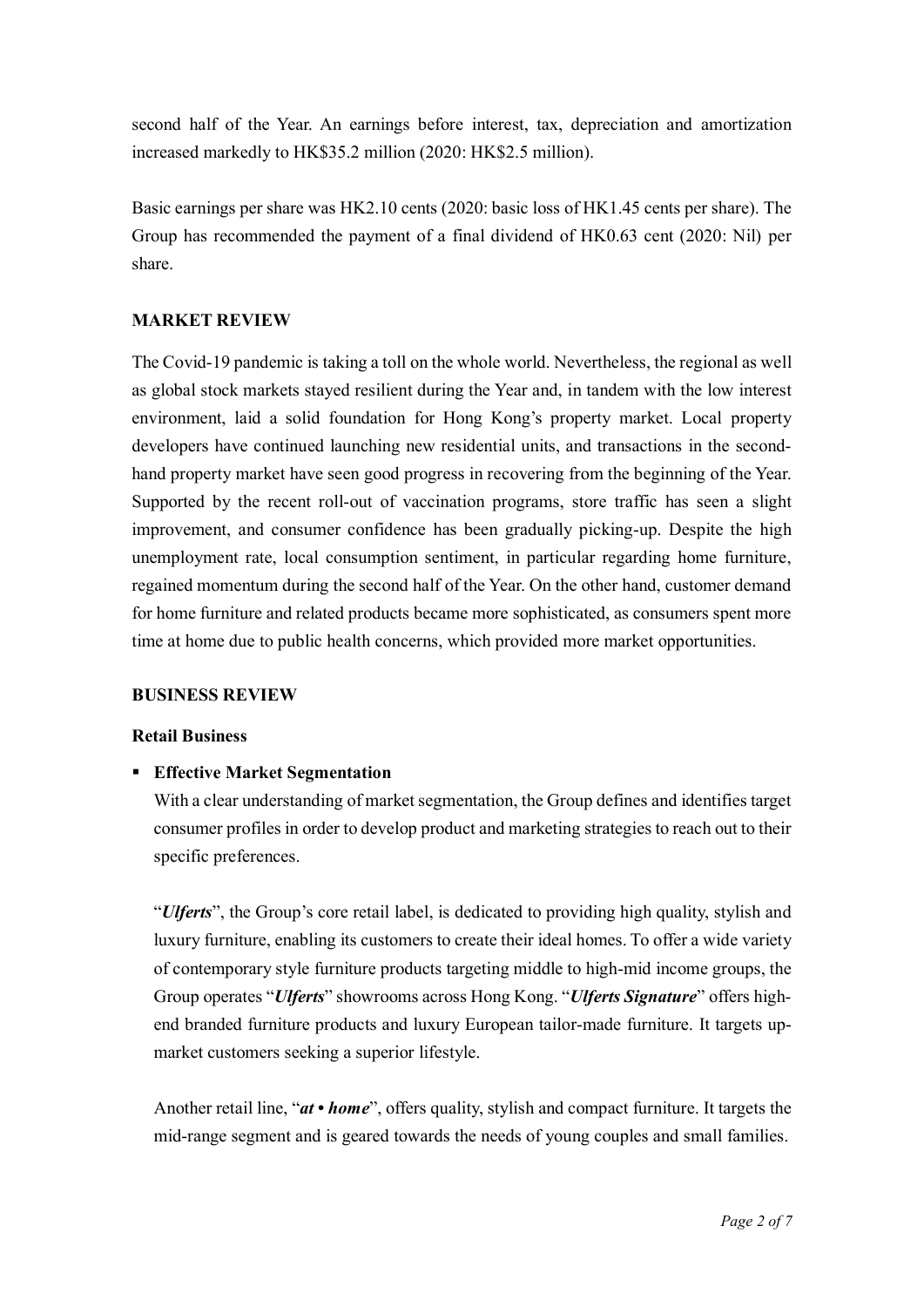"*Ulfenbo*" products focus on mass market consumers who demand quality and affordable mattresses, pillows and other ancillary items to enhance their sleep experience. To facilitate the retailing of "*Ulfenbo*" products, the Group operates "*Dormire*" specialty stores which are typically small-scale, and are designed with a casual and relaxing environment, to highlight smart living style. "*Ulfenbo*" products are also distributed at department store counters, popup stores and roadshows for enhancing the market reach.

## **Diverse Product Portfolio**

The Group offers a wide variety of furniture products – ranging from leather and fabric sofas, cabinets, dining tables and chairs, through wardrobes, coffee tables and sideboards, to beds, which are imported from European and Asian countries. The Group currently carries more than 50 furniture brands in "*Ulferts Signature*" and "*Ulferts*" showrooms, as well as "*at • home*" stores, including international brands such as himolla, Malerba, Gamma, Cornelio Cappellini, Kristalia, Tonelli and Domicil, most of which the Group has built long-standing relationship. "*at • home*" particularly offers various compact furniture products with special features and functions to suit the local small living spaces, as well as chic Scandinavian home accessories.

The Group also offers mattresses, pillows, sofas, sofabeds, beds, as well as other ancillary items under its self-owned label "*Ulfenbo*". The Group provides different models of mattresses, in various sizes with varying supports, to meet diverse customer needs.

#### **Comprehensive Retail Sales Channel**

As at 31 March 2021, the Group had 23 POS in Hong Kong. The number of POS in each retail line is as follows:

| <b>Retail Line</b>                                                  | Number of<br><b>POS</b> |
|---------------------------------------------------------------------|-------------------------|
| "Ulferts Signature"                                                 |                         |
| "Ulferts"                                                           | 4                       |
| " $at \cdot home"$                                                  | 5                       |
| "Dormire", and "Ulfenbo" department store counters and pop-up store | 13                      |
| <b>Total</b>                                                        | 23                      |

"*Ulferts*" showrooms are strategically located in either upscale residential areas or major shopping areas, targeting middle to high-mid income groups. With its solid presence in these mature locations, the Group enjoys substantial foot traffic and a high brand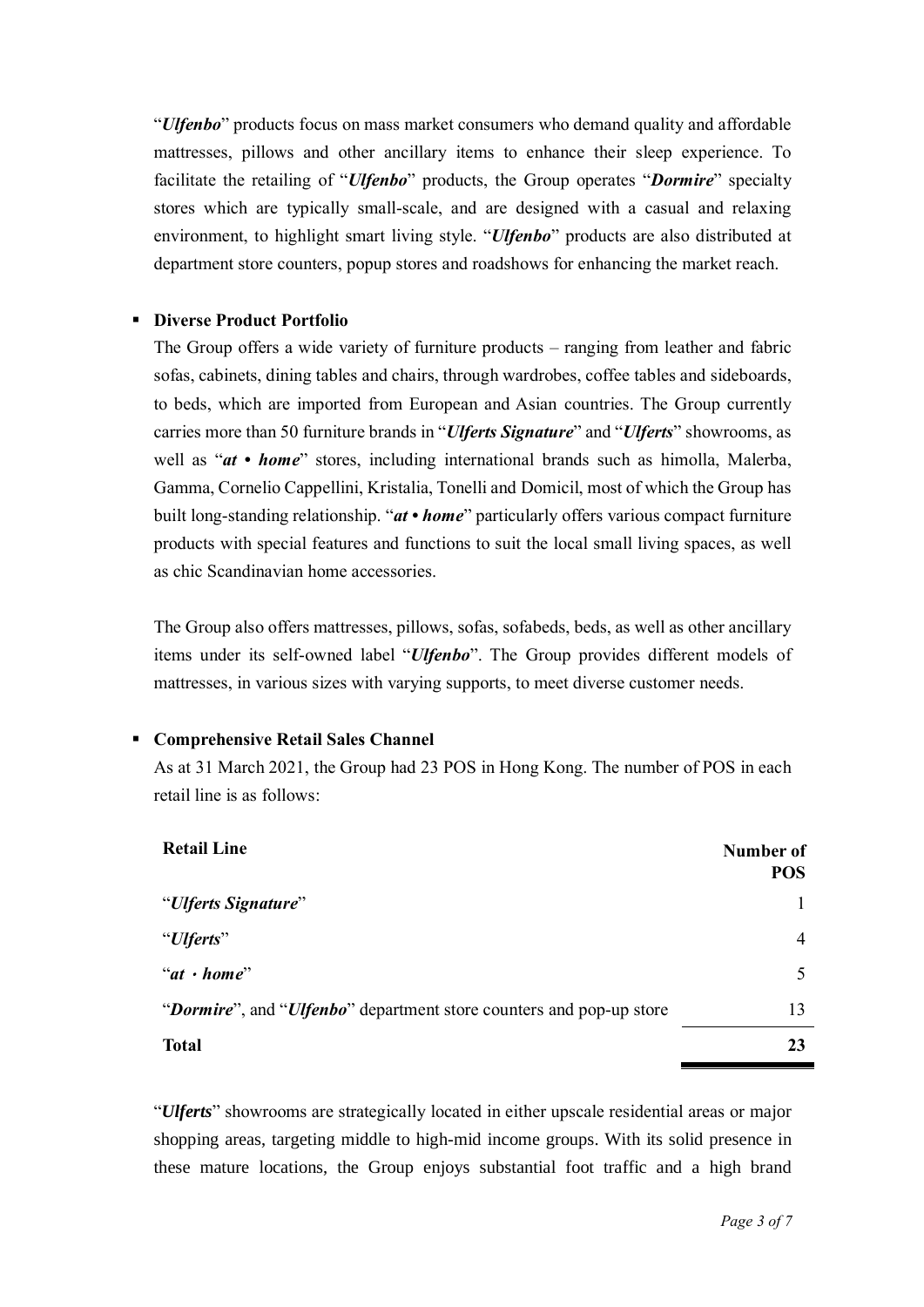reputation. The Group's flagship store, "*Ulferts Signature*", is a 3-storey store with gross floor area of approximately 21,700 square feet, in Hung Hom. It features more luxurious lines of furniture and masterpieces with opulent designs and sophisticated finishing and excellent craftsmanship. Premium brands including Cornelio Cappellini, Malerba and Crystal Stone are available at "*Ulferts Signature*".

"*at • home*" stores are generally located in shopping malls which carries a furniture theme, and there has been growing awareness of the brand among residents and shoppers. Meanwhile, "*Dormire*" specialty stores and "*Ulfenbo*" department store counters, pop-up stores and roadshows are situated in residential areas, to capitalise on the market potential.

During the Year, 1 "*at • home*" mega pop-up store was opened in Mongkok, and 3 "*Ulfenbo*" pop-up stores were opened in Shatin, Sheung Shui and Tuen Mun respectively, to further expand the market coverage.

#### **Excellent Customers Shopping Experience**

"*Ulferts Signature*" and "*Ulferts*" showrooms are spacious, with a stylish and elegant environment, enabling the Group to display a wide spectrum of products for customers to touch and feel and to maximise customers' shopping experience. The ambience, setting and placement of furniture within the distinctive display zones have all been tailordesigned by a dedicated visual merchandising team to impart harmonious, homelike comfort. The salespersons are well-trained and offer customers advice catering for their personal needs. In recognition of its service excellence, "*Ulferts*" received the "Quality Service Leader Seasonal Award – Furniture & Home Accessories Category" ("Quarterly Service Leader Award") award for the periods April to June 2020 and July to September 2020, as well as the "2020 Quality Service Retailer of the Year – Furniture & Home Accessories Category", while "*at • home*" received the Quarterly Service Leader Award for the period January to March 2021, in the Quality Service Programme (formerly known as "Mystery Shoppers Programme") organised by the Hong Kong Retail Management Association.

#### **Diversified Marketing Strategies**

The Group believes that brand recognition is crucial for driving long-term growth and success. To enhance brand awareness, the Group conducted a range of marketing and promotional campaigns spanning social media engagements, print advertisements, TV coverage, outdoor billboards and advertising on regular basis as well as pop-up exhibitions at suitable venues. It also launched promotional campaigns such as seasonal sale, annual sale and stock clearance sale, as well as joint promotions with banks and other financial institutions.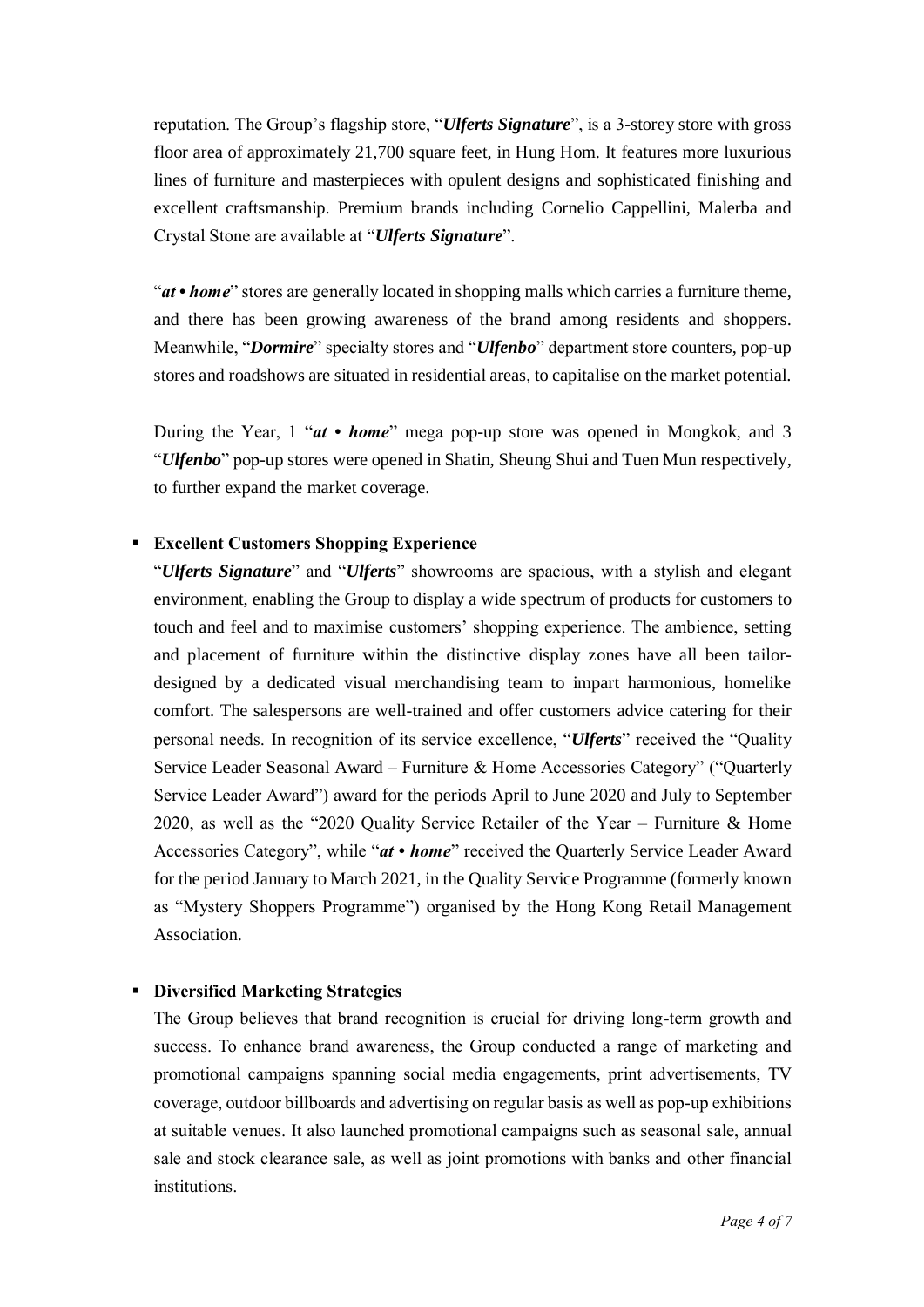#### **Wholesale Business**

The Group also operates a wholesale business spanning mattresses, sofabeds and sofas under its self-owned label "*Ulfenbo*", through over 200 dealers in Hong Kong and Macau. Based on its long establishment and quality products, the "*Ulfenbo*" brand has been recognised by the "Hong Kong Top Brand Mark" for seven consecutive years since 2014, under the Hong Kong Top Brand Scheme organised by the Chinese Manufacturers Association of Hong Kong and Hong Kong Brand Development Council.

## **Special Projects**

Complementing its retail and wholesale business, the Group has a special projects division, which undertakes furniture-related projects primarily for corporate customers such as cinemas, hotels, showflats, offices, staff quarters and tertiary institutions. The division provides services ranging from planning and design, through procuring custom-made furniture to final installation for corporate customers, as well as consultation and liaison services with furniture manufacturers.

## **PROSPECTS**

Looking ahead, the economies of countries across the world will continue to be hit hard by the pandemic, posing challenges for the macro-economic environment. However, China's overall economy has been recovering rapidly, providing a solid back-up to the local economy. Though there are still a few sporadic local outbreaks, social activities have gradually returned to relatively normal, providing favourable conditions for the retail market. Many industry leaders have expressed hopes that mass vaccine inoculation will speed up the resumption of travel and revival of the economy. It is generally believed that both retail and property markets will then exhibit an even more obvious recovery in momentum. The Group therefore remains cautiously optimistic about the future retail market.

Consumers are increasingly using online platforms to make purchases during the pandemic. In response, the Group continues enhancing its online sales platforms, and showcases and promotes its furniture products on mobile apps or by social media engagements. Meanwhile, the Group will also continue enhancing its sales network and strengthening its market presence. As the macro environment remains uncertain in the near term, the Group will closely monitor the market situation, and make adjustments in response to changes, and strive to achieve sustainable growth in the long term.